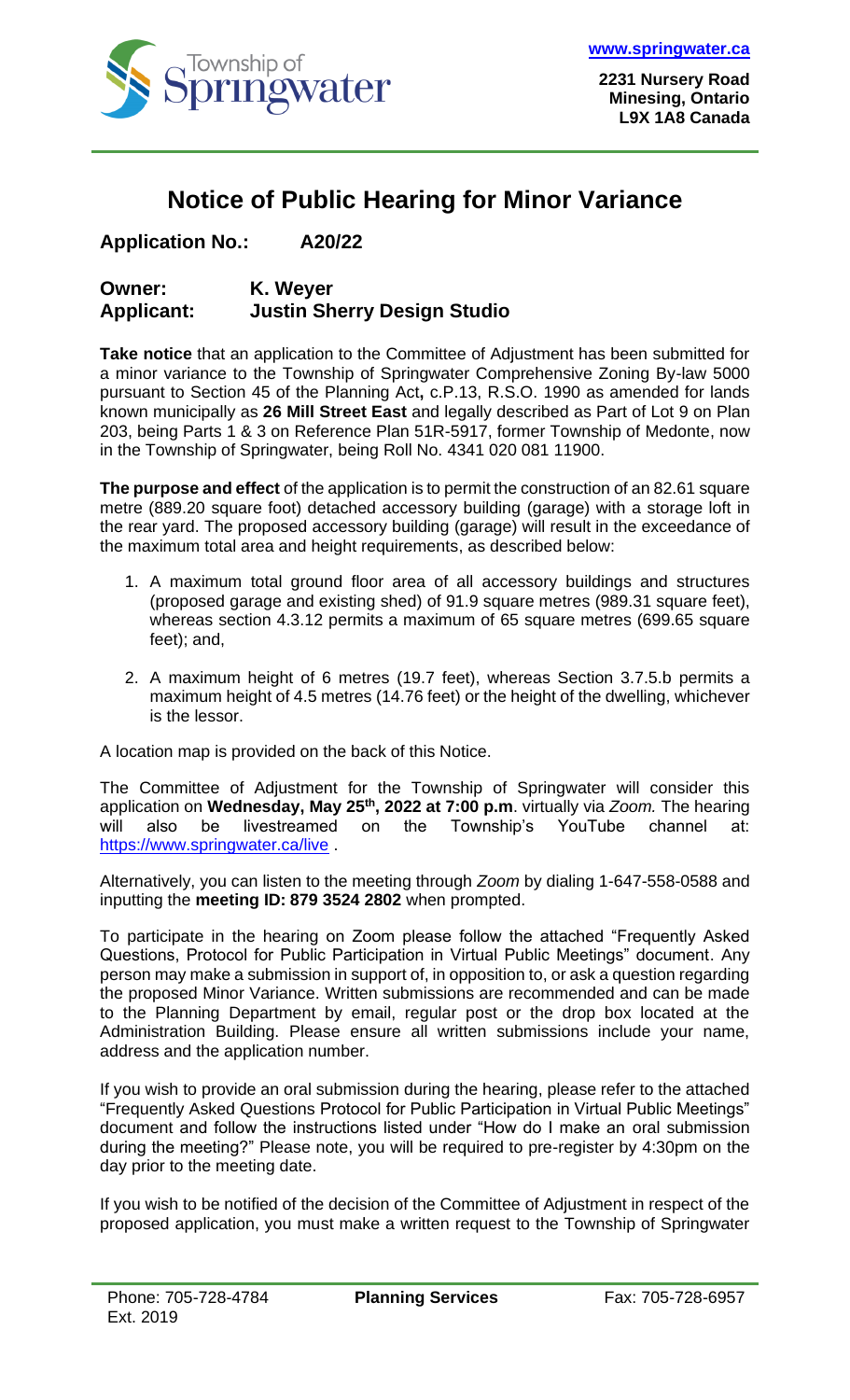Committee of Adjustment by email, regular post or the drop box located at the Administration Building.

If you do not participate in the hearing or request notification of the Committee's decision, it may proceed in your absence and, except as otherwise provided in the Planning Act and you will not be entitled to any further notice of the proceedings. Failure of the applicant(s) or their authorized agent to participate at any hearing may result in the automatic dismissal of the application.

If a person or public body that files an appeal of a decision of the Committee of Adjustment for the Township of Springwater in respect of the proposed variance does not make written submission to the Committee of Adjustment for the Township of Springwater before it gives or refuses to allow a variance, the Ontario Land Tribunal may dismiss the appeal.

Additional information regarding the application will become available on the Township of Springwater's website as part of the Agenda which is posted approximately twelve days prior to the public meeting date. Please see the following link for the meeting Agenda: Township of Springwater - [Document Center \(civicweb.net\).](https://springwater.civicweb.net/filepro/documents/164293) Any questions regarding the application or requests for additional information can be directed to Brianna Belcourt, Planner, [Brianna.Belcourt@springwater.ca](mailto:Brianna.Belcourt@springwater.ca) or 705-728-4784 ext. 2032.

Dated this 10<sup>th</sup> day of May, 2022.

Danielle Barranger

Danielle Barranger Secretary-Treasurer Committee of Adjustment



**Key Map**